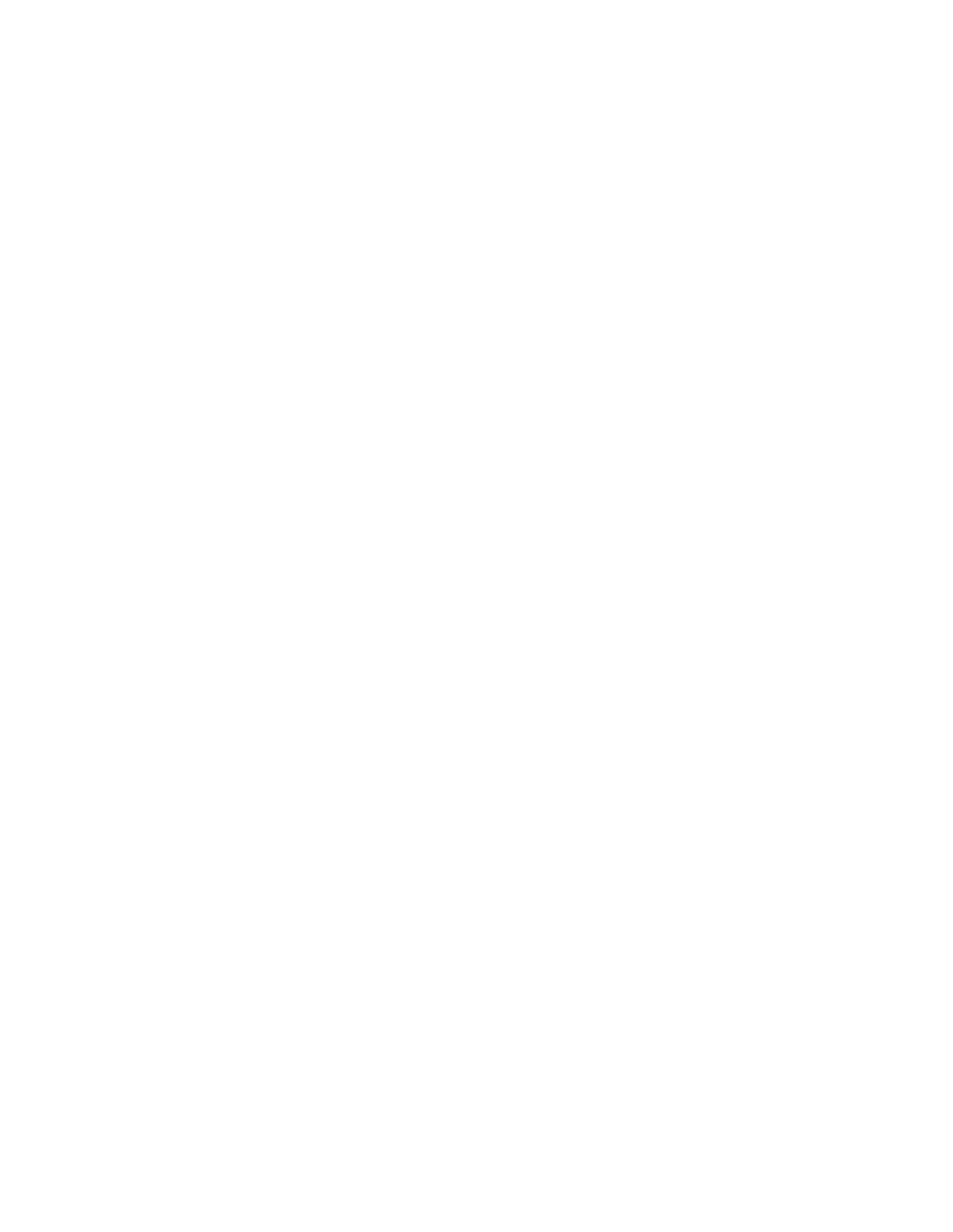

I will now explain some fundamental similarities and differences between 1) Nichiren Shu (and most other basic Nichiren Schools), 2) Nichiren Shoshu and 3) the Soka Gakkai. In just one simple e-mail, however, I cannot possibly explain all the similarities and differences. I must point however, that they are all believers of the Lotus Sutra, recite this sutra and chant the Odaimoku of Namu Myoho Renge Kyo. Furthermore, all read the sacred writings of Nichiren Daishonin (called *Gosho* or *Goibun*). Within Nichiren Buddhism, there are a number of lineage's and schools which have derived from the original temples established by the six senior most or principle disciples of Nichiren Daishonin.

In Nichiren Buddhism, there are 2 basic divisions - the **"Itchi"** and **"Shoretsu"** lineages. From here, other sub-divisions and movements grew and developed, such as the *Happon-ha* (Eight Volumes lineage), the *Fuju Fuse* (Don't receive from nor give alms to non believers lineage) and others. However, I won't discuss those schools or movements now.

In brief, the "Itchi" lineage read, study and recite (chant) the entire Lotus Sutra, with special emphasis placed on the significance of the 2nd and 16th chapters. However, all chapters are considered valid, and therefore all are regularly recited and thoroughly studied. In the case of the "Shoretsu" lineage, however, they place credence solely in the 2nd and 16h chapters. They recite only and study primarily these chapters.

Nichiren Shoshu and the Soka Gakkai are extremely similar, because their origins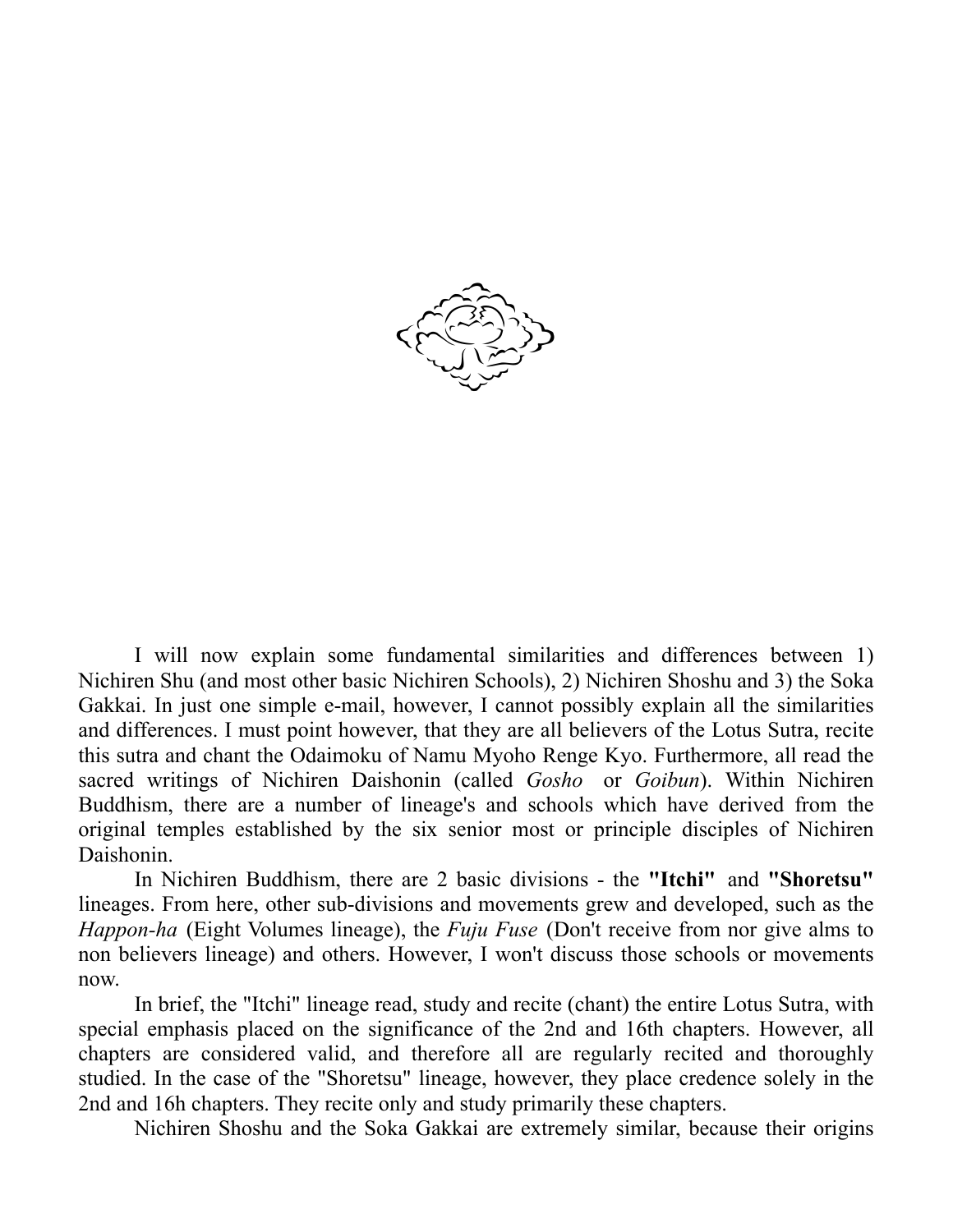are the same- their basis of faith and practice are founded on the way of observing Nichiren Buddhist faith as established by Taisekiji which up until recently was the Head Temple of both groups. Both Nichiren Shoshu and the Soka Gakkai (also know as the SGI) are derived from the Shoretsu lineage.

Between the various Shoretsu schools, however, there is a further division. Taisekiji and consequently the whole of Nichiren Shoshu are derived from the lineage of one of Nichiren Daishonin's major disciples, Nikko Shonin. The original group of Nikko derived schools and temples (called the "Fuji Monryu" or Fuji lineage), however, is much larger. Not all these temples are part of Nichiren Shoshu. Some are part of Nichiren Shu, some are part of other schools, and some are today independent temples.

The Nikko temples, which are either connected or derived from Taisekiji temple, namely Nichiren Shoshu, Shoshin Kai, Kensho Kai and the Soka Gakkai all believe that Sakyamuni Buddha is merely an historical figure in the overall spectrum of Buddhism. They do not truly revere him as the original teacher or master of Buddhism. The only True or Original Buddha for this lineage is Nichiren Daishonin. Therefore, as a result, for this lineage Nichiren Daishonin's writings become even more important than the Lotus Sutra itself. This derivation in tradition is quite problematic. Although no one denies the great respect and veneration due Nichiren Daishonin, the near elimination of the Buddha goes directly against what Nichiren Daishonin preached. Nichiren Daishonin risked his entire life to bring the Buddhist world of Kamakura Japan back to orthodoxy. He was especially critical of the Pure Land doctrines, because they had abandoned Sakyamuni Buddha and replaced him with Amida Buddha as the Buddha of veneration. Nichiren spent his entire life trying to encourage the Buddhist schools and people of Japan of his era to return to basics - to return to faith in the Buddha Sakyamuni and his ultimate teaching of the Lotus Sutra. Therefore, replacing the Buddha Sakyamuni with Nichiren Daishonin goes directly against what the Daishonin spent his entire life trying to do, risking numerous persecutions, exile, starvation and countless attempts on his life.

In Nichiren Shu, the Lotus Sutra is central to faith, practice and study. However, the teachings of Nichiren Daishonin are also highly revered and thoroughly read and studied too. The writings of Nichiren Daishonin, called Goibun or Gosho, teach us how to approach and maintain faith. They also continually guide us back to the prime point of our Buddhist faith and practice – the Eternal Buddha Sakyamuni and the heart of his teachings and his enlightenment – the Lotus Sutra.

This particular train of thought of Nichiren Daishonin taking precedence over the Original Buddha, Sakyamuni, was initially brought to Taisekiji in the 1400s under its Ninth High Priest Nichiu Shonin (1409-1482) but further made into a truly central part of doctrine and a tradition of Taisekiji by their 26th High Priest, Nichikan Shonin (1665-1726), centuries later. The origins of this line of thought, however, began at a temple (now independent) near Taisekiji called Nishiyama Honmonji temple founded by one of Nikko Shonin's disciples, Nichidai Shonin (1294-1394). However, this unique way of thought, which differs greatly from the traditional lineages of the Nikko or other Nichiren schools, was adopted primarily by Taisekiji.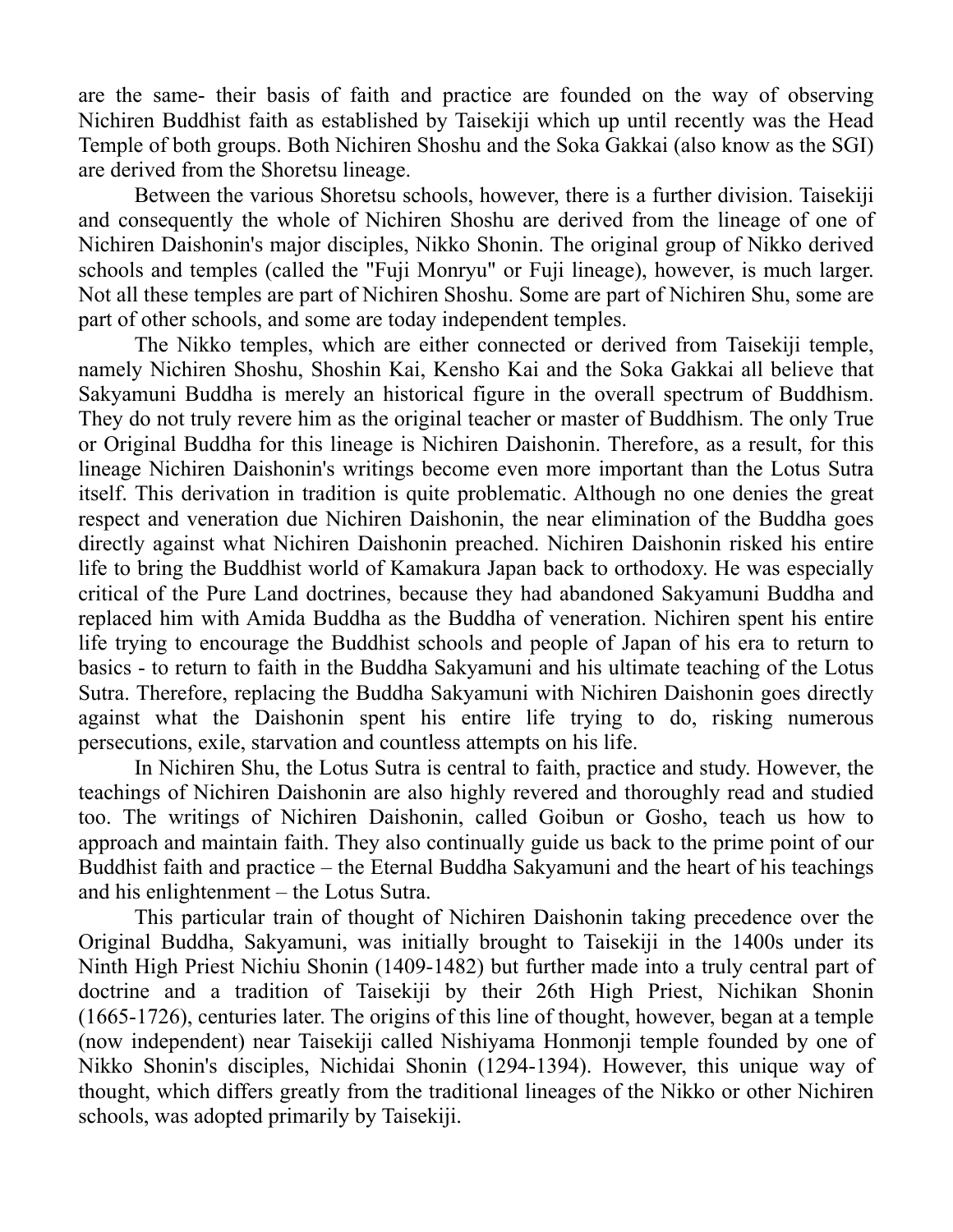When Taisekiji adopted this tradition, it began to cause friction between itself and other Nikko temples. The other Nikko temples felt that Taisekiji was straying and starting to create its own form of Nichiren Buddhism that had never been taught either by Nikko Shonin or by Nichiren Daishonin. This new Taisekiji trend was followed with an insistence on exclusiveness, saying that only their temple maintained the validity of Nichiren Daishonin's teachings. Not such an uncommon thing amongst the various Nichiren temples. Many competed with each other out a sense of rivalry to insist they had the best temple, facilities and teachings. However, in the case of Taisekiji, this competitiveness further developed into a new doctrine of "kechimyaku" or the lifeblood of faith. This new doctrine insisted that only Taisekiji and its successive High Priests had inherited the true teachings of Nichiren Daishonin. All temples that did not align themselves with Taisekiji would be branded heretics. To further convince others that their claims were true, they created two new writings of Nichiren Daishonin which had never been recorded either by Nikko Shonin or Nichiro Shonin (two of the master's six major disciples) nor by Nichijo Shonin (who had been Toki Jonin, but received the precepts and became a priest) who collected, documented, catalogued and stored as many of Nichiren Daishonin's writings as he could. These two "new" writings called the Minobu and Ikegami Transfer Documents directly contradicted Nichiren Daishonin's directive which appointed six major disciples (Nissho, Nichiro, Nikko, Niko, Nitcho and Nichiji) and final wishes his disciples to collaborate together and equally share the responsibility of maintaining Nichiren Buddhism and propagating the master's teachings.

This finally culminated in Taisekiji's creation of the "Daigohonzon" from which Taisekiji claimed all other Mandala Gohonzon (the object of veneration and worship in Mandala form created by Nichiren Daishonin) gained their power and validity. According to this new doctrine, even a Mandala Gohonzon written by Nichiren Daishonin himself, if it was not in possession by Taisekiji or a temple directly affiliated with Taisekiji, did not hold the life of the Buddha and could not be considered valid. Furthermore, this new variation in doctrine insists that only through a temple, priest, or Gohonzon directly linked to Taisekiji could a person reach salvation. Although the Daigohonzon in itself is a valid Mandala Gohonzon, this concept of a super Gohonzon that empowers all the others blatantly contradicted Nichiren Daishonin's teachings and consequently, created a great feeling of mistrust with other Nikko temples. This lead up to a rift and finally a division between Taisekiji and other temples of the Fuji lineage. Even between Taisekiji and other schools or groups derived from the Taisekiji lineage, this Daigohonzon has been a hotly debated issue. In further appears that recently some circles within Taisekiji itself may be researching and questioning this subject. Because of your letter, I began reading a number of Soka Gakkai publications and internet websites. I came across the *Kawabe Memo* written by a Nichiren Shoshu priest as a memorandum of a conversation between himself and Taisekiji's present 67th High Priest, Nikken Shonin. Although no one in Taisekiji, Soka Gakkai or even other Nichiren schools for that matter, distrust the validity of this Mandala Gohonzon as such - a Mandala Gohonzon, this particular memorandum calls into question the authenticity of the Daigohonzon in terms of being a Mandala Gohonzon genuinely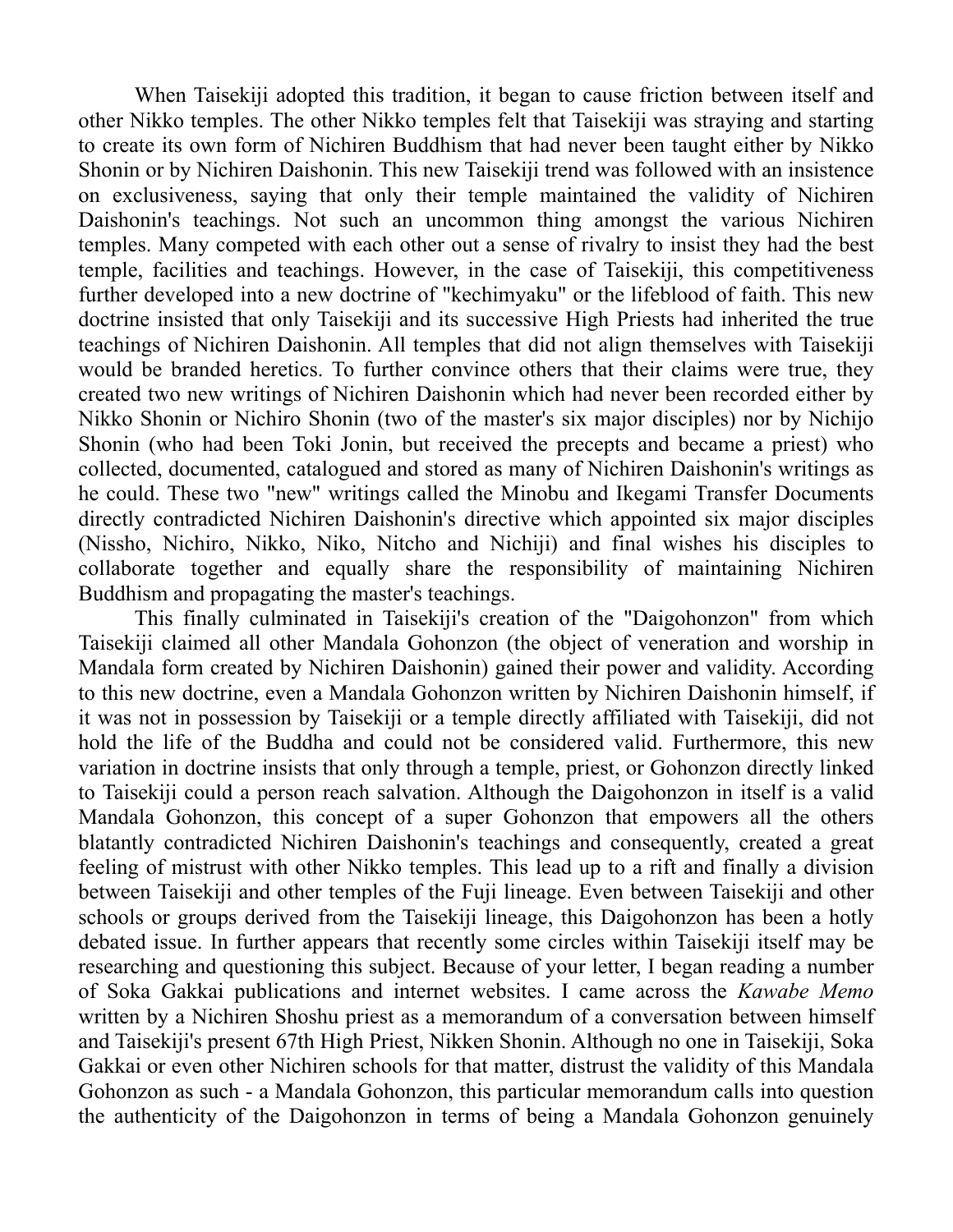inscribed by Nichiren Daishonin. In fact, Taisekiji's Daigohonzon is carved in wood which is something Nichiren Daishonin never did. All of his Mandala Gohonzons were drawn with brush and ink on paper.

Nikko Shonin founded Taisekiji, but stayed there only briefly, leaving it in charge to one of his most trusted disciples, Nichimoku Shonin. Nikko Shonin then established nearby another temple and Buddhist seminary, called the Omosu Danjo (today it is called Kitayama Honmonji temple, -not- to be confused with the similar sounding Nishiyama Honmonji temple). The original Nikko school or Fuji lineage (before the Taisekiji break in tradition) was comprised of the main or head temples of: Taisekiji, Kitayama Honmonji, Shimojo Myorenji, Koizumi Kuonji (originally the Renzobo temple within the Taisekiji compound), Nishiyama Honmonji, Hota Myohonji and Izu Jitsujoji temples. There are may other Nikko or Fuji Monryu temples, these are just the eight major ones that were originally all affiliated with each other. Today, these main temples of the Fuji Lineage are affiliated in the following manner:

**Taisekiji** - the Head temple of Nichiren Shoshu (from this temple were derived: the Shoshinkai, Myoshinko, Kenshokai, Soka Gakkai and SGI) **Kitayama Honmonji** - Nichiren Shu **Koizumi Kuonji** - Nichiren Shu **Hota Myohonji** - Independent temple **Shimojo Myorenji** - Nichiren Shoshu **Nishiyama Honmonji** - the Head Temple of Honmon Shoshu **Kyoto Yoboji** - the Head Temple of Nichiren Honshu **Izu Jitsujoji** - Nichiren Shu

Interestingly, even though the Taisekiji line of schools and groups believe Nichiren Daishonin to be the True Buddha, Nikko Shonin considered Sakyamuni Buddha to be the Tathagata and Original Master of Buddhism, and Nichiren Daishonin as a Great Bodhisattva, leader of all the *Jiyu no Bosatsu*, or the Bodhisattvas of the Earth. However, after Taisekiji adopted its own unique stance with the elimination of Sakyamuni Buddha from the centre of Buddhism, the creation of the Daigohonzon and its new concept of *kechimyaku* (as the only true orthodox lineage and affiliation) flowing solely through Taisekiji, their stance became much more staunch and narrow-minded, and no longer permitted the feeling of a Nichiren brotherhood of believers which had previously existed. Under their 54th High Priest, Nichiin Shonin, Taisekiji broke away from the other Nikko temples and formed for the first time in 1912, a new and fully independent school called Nichiren Shoshu. The remaining Nichiren Buddhist lineages, however, continued in maintaining a feeling of brotherhood, even though their individual philosophical concepts and style of religious observance slightly differed.

Schools and groups derived from Taisekiji and Nichiren Shoshu also maintain as doctrine, the same feeling of exclusivity. In other words, each one of these groups believe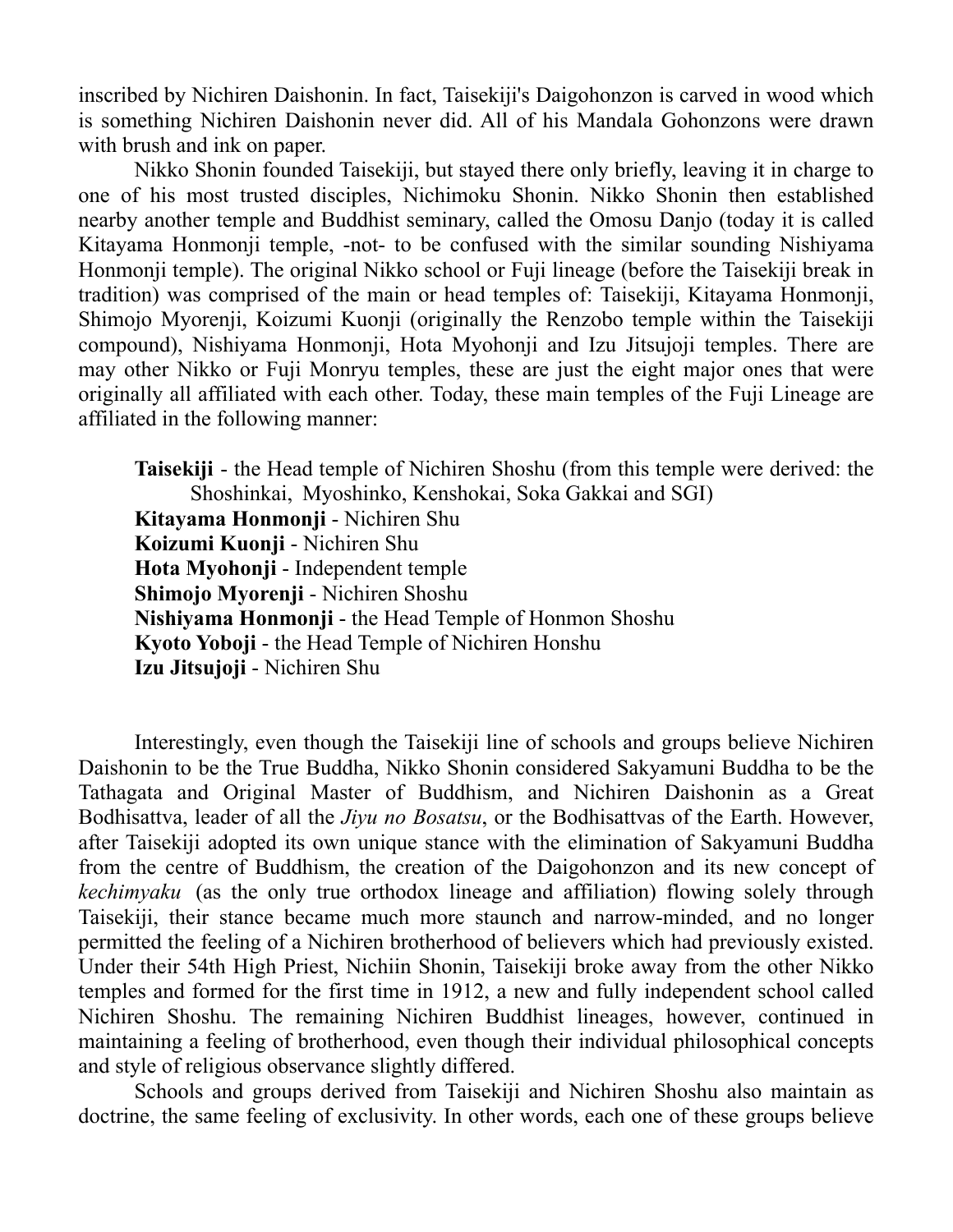that only -they- possess the true orthodox teachings of Nikko Shonin and Nichiren Daishonin. They even sometimes go as far as saying that the other Nichiren or even Taisekiji derived schools are heretics. One must point out that this is again, a very interesting phenomenon. During the 1500s in Kyoto, there were a total of 22 Head Temples (and of course a myriad of branch and other temples) from the various Nichiren lineages. Nichiren Buddhism came under attack by outlying temples from other schools due to their zealousness and success in propagation. These other temples declared war on Nichiren Buddhism and wished to eliminate it from Kyoto. In fact, at the time, propagation of Nichiren Buddhism had reached a great height. Almost the entire city had converted to Nichiren Buddhism, was reciting the Lotus Sutra and chanting the *Odaimoku* of Namu Myoho Renge Kyo. When the armed warrior priests (from Mt. Hiei and other schools) entered Kyoto, they burned down many temples and killed thousands upon thousands of Nichiren clergy and believers. Consequently, all the Nichiren schools (including what constitutes today's Nichiren Shu, Honmon Shu, Nichiren Shoshu, Kempon Hokke Shu, etc..) banded together to protect and support each other. Consequently all of these different Nichiren schools and lineages strengthened their bonds as a Nichiren brotherhood. This spirit has lasted for centuries. Even though each lineage will protect their own particular school's traditions, heritage, and at times independance as a separate school, the overall feeling of a Nichiren brotherhood still remains. After all, we all embrace faith in the Lotus Sutra, and we all chant the *Odaimoku* of Namu Myoho Renge Kyo while following the teachings of Nichiren Daishonin. Furthermore, until only very recently all Nichiren priests (regardless of the school, even the Taisekiji priests) studied at Rissho University, which was founded and is owned by Nichiren Shu. Rissho University is currently considered the largest centre in Japan, if not the world, for the study and research of the Lotus Sutra and Nichiren Buddhism. A few years ago, before its split with the Soka Gakkai, Taisekiji formed its own university in Tokyo for its priests called Nichiren Shoshu University and so its priests no longer attend Rissho University. The Soka Gakkai also founded its own Soka University many years prior.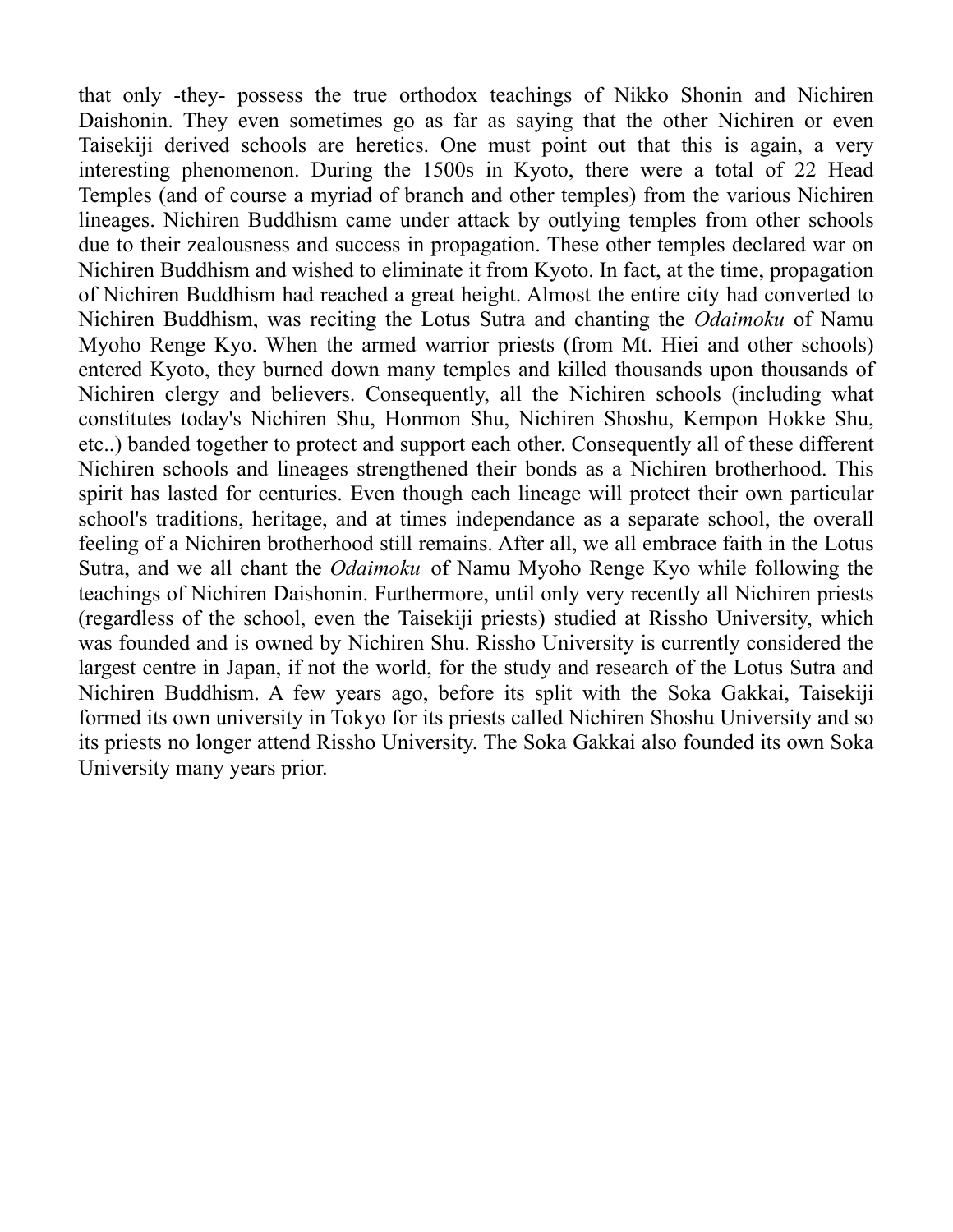Finally, let's look at **The Three Treasures of Buddhism**, the fundamental basis in the observance of Buddhist faith, understanding and outlook in all Buddhist schools and traditions, regardless of country of origin:

#### **The Three Treasures of Buddhism:**

**1) the Buddha,**

**2) the Dharma** (the law or doctrine followed by the school), and

**3) the Sangha** (the priests, nuns and followers of the Buddhist community). These three basic elements are observed by all Buddhist schools and traditions in all countries, but can vary according to the school or lineage. Now, let's look at how they differ between Nichiren Shu and two of the Shoretsu schools of Nichiren Shoshu and the newer religion of the Soka Gakkai.

#### **Nichiren Shu:**

**1) Buddha:** The Eternal Buddha Sakyamuni

**2) Dharma:** The Lotus Sutra, Namu Myoho Renge Kyo.

**3) Sangha:** Nichiren Daishonin (leading all the priests, nuns and believers)

#### **Nichiren Shoshu:**

**1) Buddha:** Nichiren Daishonin

**2) Dharma:** The Lotus Sutra, Namu Myoho Renge Kyo.

**3) Sangha:** Nikko Shonin and successive High Priests of Taisekiji Temple.

## **Soka Gakkai (2 types):**

#### **(A) Official doctrine in theory:**

- **1) Buddha:** Nichiren Daishonin
- **2) Dharma:** The Lotus Sutra, Namu Myoho Renge Kyo.
- **3) Sangha:** Nikko Shonin

## **(B) The reality that is observed and practiced:**

- **1) Buddha:** President Ikeda
- **2) Dharma:** The teachings and writings of the

President and of the Soka Gakkai

**3) Sangha:** The organization of the Soka Gakkai and all its members.

The above can be divided into 2 divisions - 1) the General ("So" in Japanese Buddhist terminology) and 2) the Specific ("Betsu") application of that doctrine. In the case of the Soka Gakkai, I have divided this into A and B, A being the General with B being the Specific applications.

As a consequence of this application of the Three Treasures of Buddhism into the actual observance of religious faith, Nichiren Shu (as is the case with most Nichiren Schools other than the Taisekiji derived lineages) recites the entire Lotus Sutra, studies the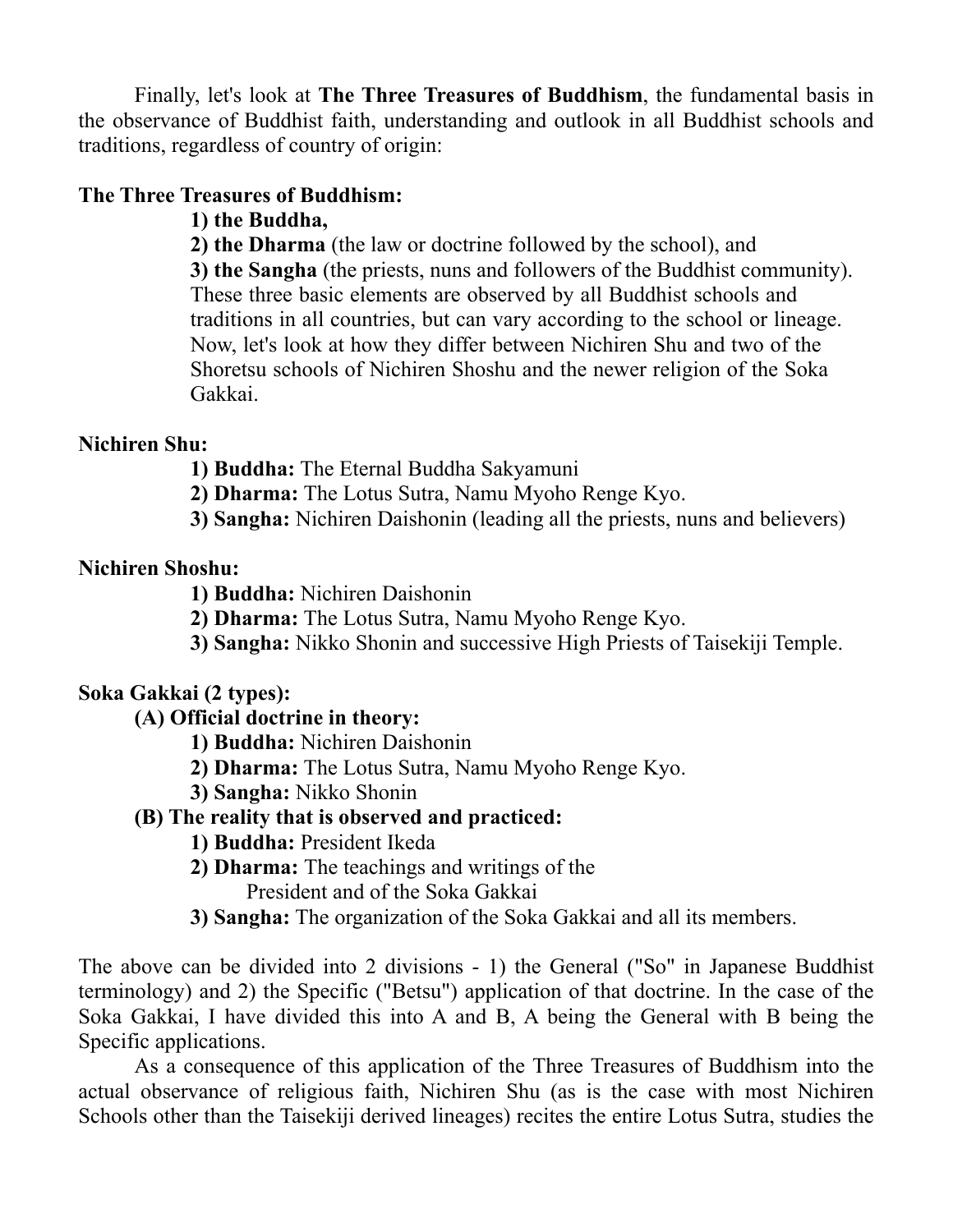entire 28 chapters of the Lotus Sutra, the other basic tenets of Buddhist thought preached by Sakyamuni Buddha and taught also by the Great Master of the Dharma, T'ien T'ai of China, and all of Nichiren Daishonin's writings. Nichiren Shoshu concentrates its recitation of the Lotus Sutra to solely the 2nd and 16th chapters. It studies mainly these chapters, but also other areas as well, plus the teachings of T'ien T'ai, but its primary import in the area of religious study is the *Goibun* (also referred to as *Gosho*) or writings of Nichiren Daishonin. In the case of the Soka Gakkai, their area of recitation of the sutra is identical to Nichiren Shoshu, and they do study somewhat the Lotus Sutra, T'ien T'ai doctrine and Nichiren Shonin's writings, but its primary import in the area of religious study is placed on the writings of its 3rd and Honorary President Ikeda and other articles produced by the Soka Gakkai Study Dept.

I sincerely hope that this general background of Nichiren Shu, Nichiren Shoshu and the Soka Gakkai will serve you. I hope through this poor explanation, you can see how the Soka Gakkai and Nichiren Shoshu way of observing Buddhism came into being and how it differs or is similar with the rest of the schools of Nichiren Buddhism.

What is most important is to practice our faith and study as the Buddha Sakyamuni and Nichiren Daishonin taught us, so that we can grow, truly understand Buddhism, practice and live it just like the Buddha and Nichiren Daishonin did; and so that we and all those around us can be freed from suffering, become satisfied with life, become happy, and attain perfect enlightenment just as the Buddha.

It is not necessary to harbor ill feelings towards the Soka Gakkai, nor towards anyone else for that matter. Maybe everything they taught you was not entirely correct, but their help has nourished you up until today. Maybe they have strayed from the main path of Buddhism. But they did introduce you to Nichiren Daishonin's teachings and the Lotus Sutra. They opened a door for you. They have also created some doubts or profound questions in your life about Buddhism. For all of this, you should be grateful.

If you are having some doubts about the Soka Gakkai or question its validity for your own Buddhist faith, I suggest you return to basics... think about why did you originally take faith? What were your original expectations for Buddhism? Examine the facts of history and doctrine. Ask yourself, "What are true and correct teachings? What accurately corresponds to history and Nichiren Daishonin's own documented writings? Has what I have been believing and practicing, has it really been Buddhism? What was the Buddha's real intention and spirit? If Nichiren Daishonin were to come back today, what would he say? Would he be happy at what he sees? How do Sakyamuni Buddha and Nichiren Daishonin really want us to observe our faith and practice? How should a Buddhist live? Who can truly teach me real Buddhism?" These are all issues you may have to take a serious look at. I think we can begin to accurately understand these issues simply by sincerely reciting the sutra and chanting the *Odaimoku*, together with reading the Masters' living words - through the words of each of the 28 chapters of the Lotus Sutra and Nichiren Daishonin's writings. Each chapter of the Sutra and each of Nichiren Daishonin's writings has a message to covey to you, something to teach you, something to help you grow. Don't interpret or alter anything, saying, "this phrase is written in this way, but it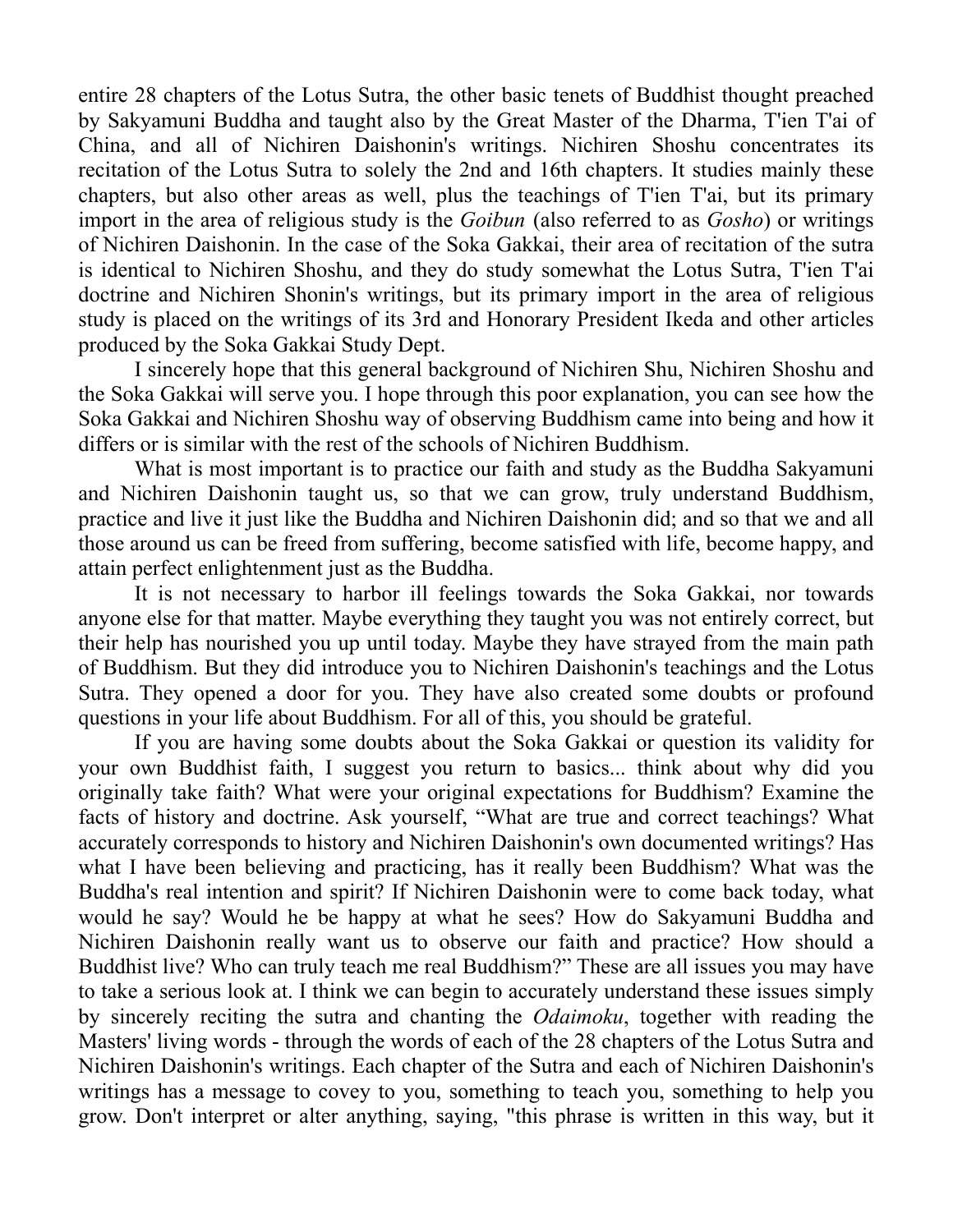really means this..." Just open your heart, read the words and try to understand what is written there. Let the Buddha Sakyamuni and Nichiren Daishonin communicate their message to you. In chapter 15, *Bodhisattvas from Underground*, Sakyamuni Buddha stated in prose form:

> Arouse your power of faith, And do good patiently! You will be able to hear the Dharma That you never heard before.

Now I will relieve you. Do not doubt me. Do not be afraid! I do not tell a lie, My wisdom is immeasurable. The highest dharma that I attained Is profound and difficult to understand. Now I will expound it. Listen to me with all your hearts.

Chant the *Odaimoku* to understand and become closer to the Buddha and Nichiren Daishonin. You will discover a whole new world and a great joy ... the world of the Buddha awaits you. Please become a true Bodhisattva and earnestly search the road for Buddhahood. Take the courageous step to deepen your faith of many years, and permit the Buddha to step back into your life. If you genuinely wish to meet the Buddha and experience his life and enlightenment, you can. It all starts from the heart and from your own sincere faith - one step at a time. It is just as the phrase from the *Juryo* (16th) chapter of the Lotus Sutra that reads, "Earnestly wishing to encounter the Buddha, they did not begrudge their lives." Not begrudge one's life means to not hold back.

As a priest, I am here to help you in any way I can, just as are all the other Nichiren Shu priests throughout the world. We want to help you to experience faith, grow and be happy. We want you to truly experience Buddhism. I will close with my hands folded in prayer form (Gassho) towards you, in profound respect. I bow and pray to the Buddha inside you.

# **Namu Myoho Renge Kyo**

Rev. Shoryo Tarabini